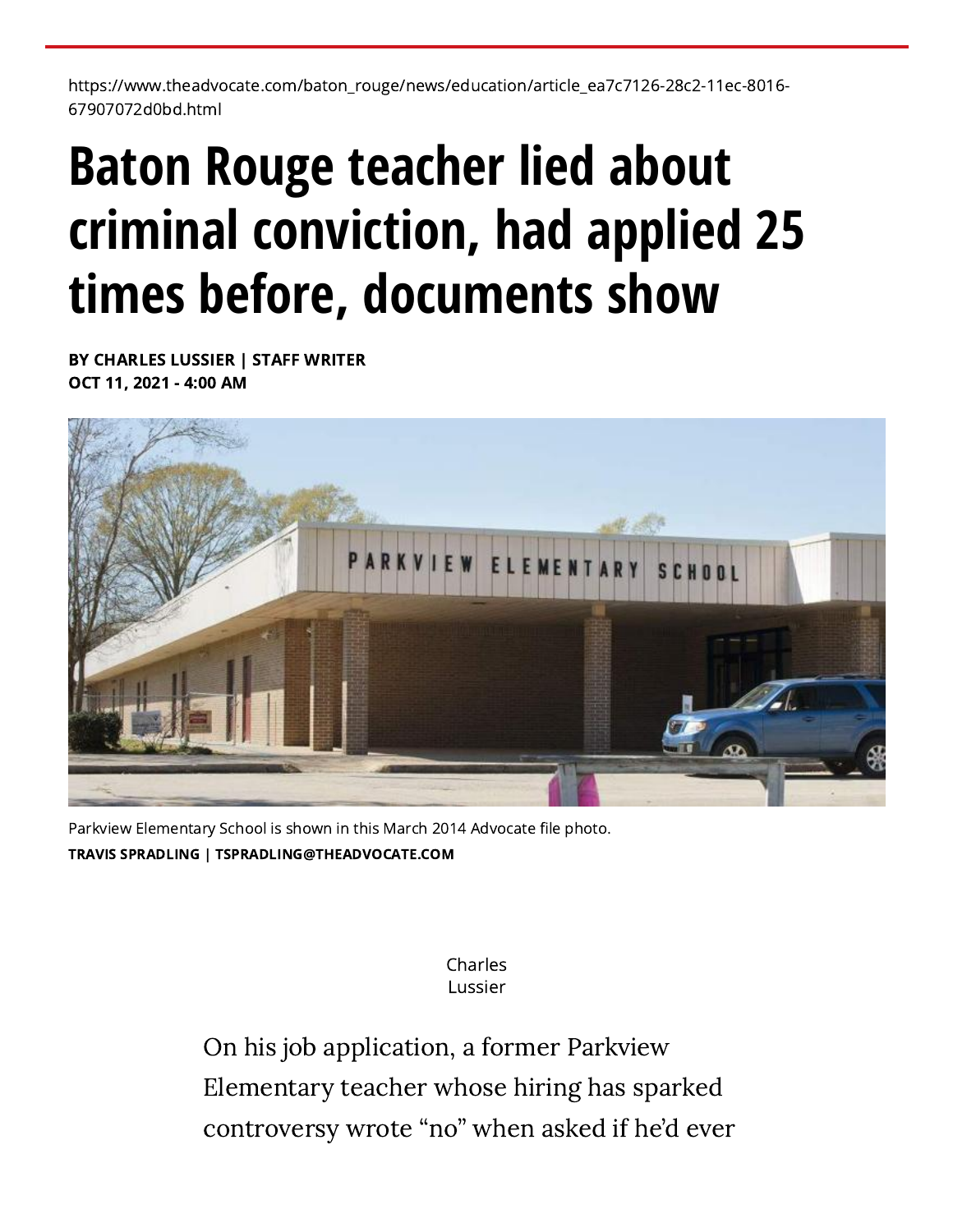been convicted of a crime. Weeks after he'd started teaching, his mandatory background check finally came back: He'd lied.

In truth, he was convicted in August 2020 of multiple felonies, spending 10 months in prison, after he lied repeatedly about his mental health history in an attempt to obtain a gun. A year earlier he'd brandished a gun during a confrontation with a customer inside a WalMart, a criminal case that has yet to go to trial.

Before arriving at Parkview, Robert Earl Tucker Jr. had tried for years to become an employee of the East Baton Rouge Parish school system, according to records obtained by the Advocate through a public records request. In all, he'd applied 25 times before.

Most were for jobs in his area of training middle and high school math — but he also applied for other vacant positions, including four Central Office administrator positions.

He succeeded only once. In 2017, he was hired to teach math to seventh and eighth graders at the since-closed Greenville Superintendent's Academy, an alternative school. He claimed that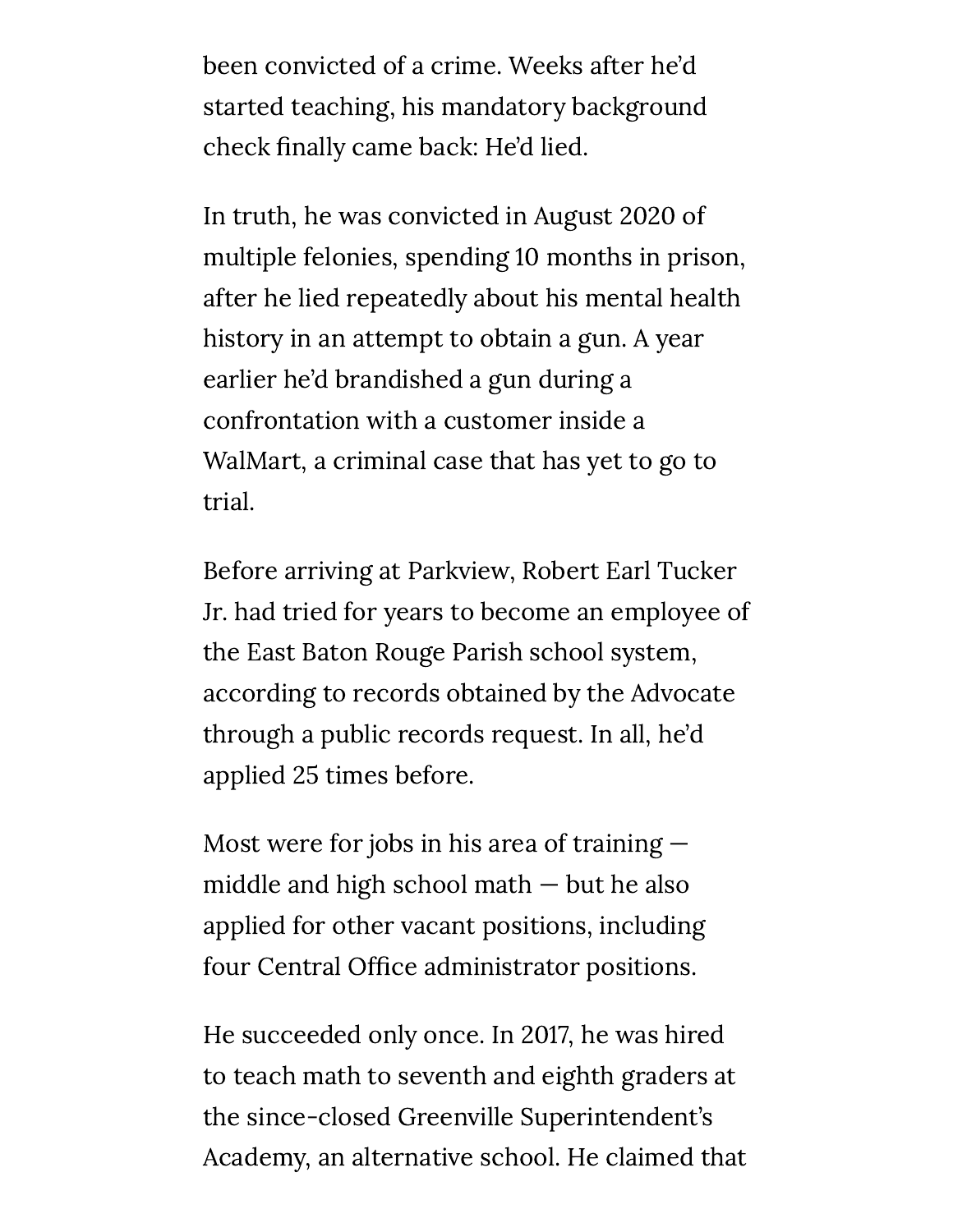he worked there for 11 months, but monthly personnel reports from that time show he worked there only two months.



RELATED After teacher with criminal [past hired, Baton Rouge school](https://www.theadvocate.com/baton_rouge/news/crime_police/article_993c4706-2704-11ec-8582-8f48b93f66a7.html) leaders apologize to parents

Almost all of his applications were submitted between 2014 and 2016. But this past summer, after a long break, he applied four times for jobs in the school system, including teaching vacancies at Istrouma High and the Juvenile Detention Center, as well as a dean of students opening at Dufrocq Elementary School.

On Aug. 22, he completed the application that would send him to Parkview Elementary. Five days later he was provisionally approved for a job at Parkview and on Sept. 8 he was cleared to start work.

"Congratulations on your new position and once again, welcome to the East Baton Rouge Parish School System … One Team, One Mission!" wrote Amber Boyd, a staffing supervisor.

## A brief tenure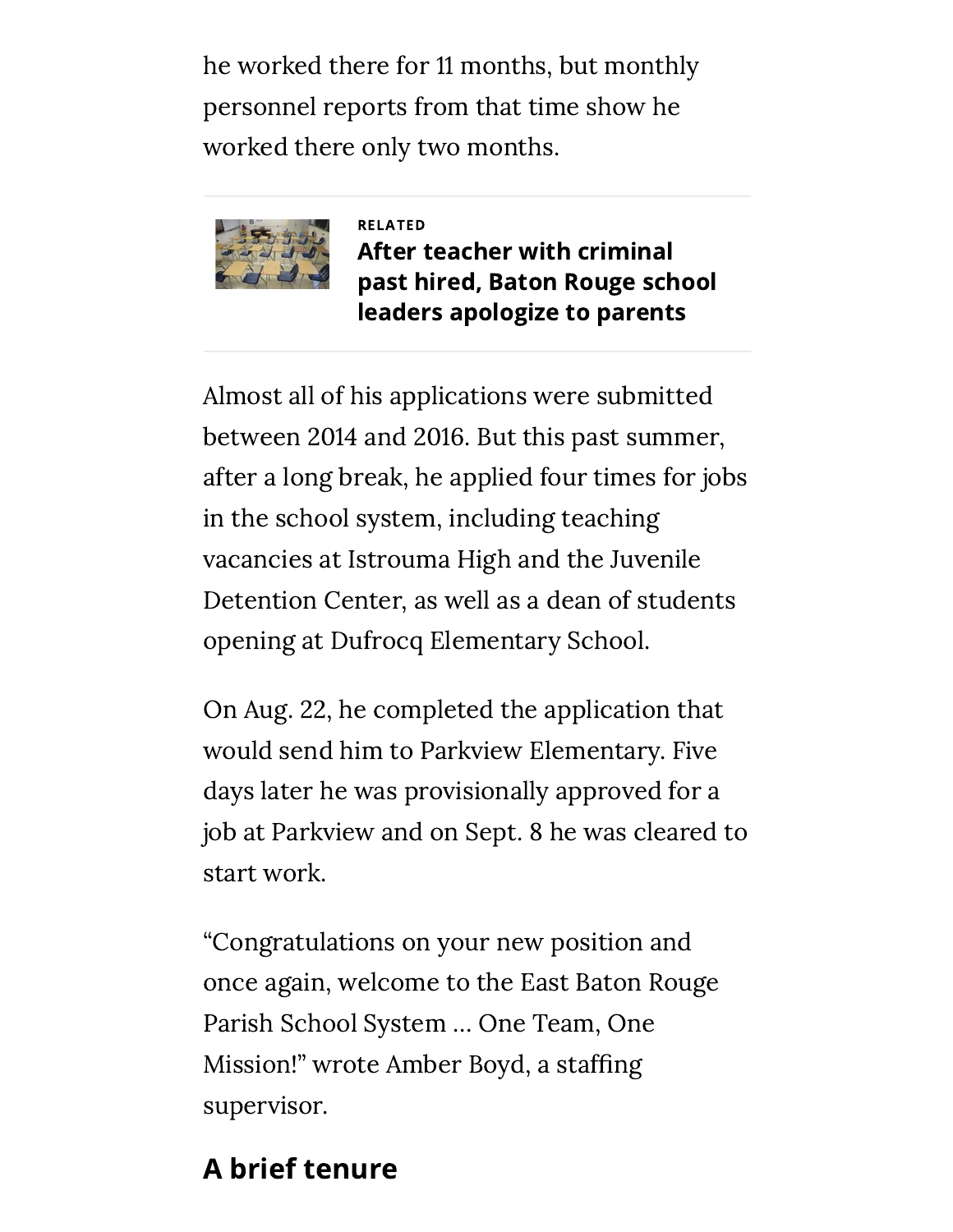His days, though, were numbered.

As part of the application process, on Aug. 31 he filled out a form and submitted his fingerprints to State Police. It would take State Police 21 days to complete their work, the documents say — the agency says it's normal turnaround time is five to seven days. Tucker describes himself on the form as a "White" male even though school payroll records refer to Tucker as a Black male.

The Advocate called Tucker seeking comment, but he responded by text message: "Advocate guy. Do not call me anymore. Thank you."

Suspicions arose soon after he started.

Children in his classes told their parents their new gifted math-and-science teacher talked to himself. Parkview parents were upset that he wasn't posting any grades.

In front of one class, according to parents, he accused a student of using the N-word, something other students say didn't happen. In another oddity, he insisted that students and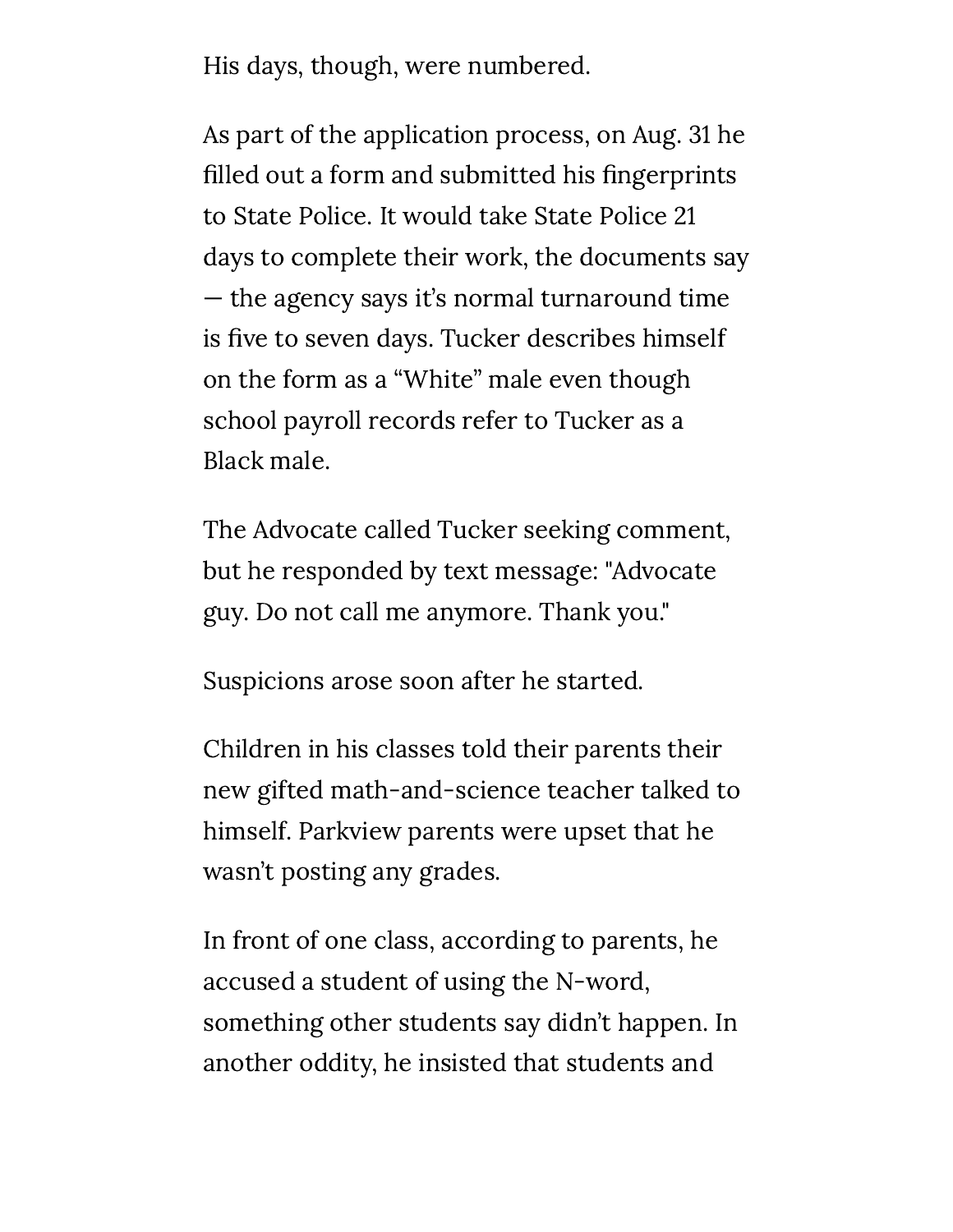staff not pronounce his name as "RO-bert TUCK-er" but instead pronounce it in the French manner, as "ro-BEAR two-CARE."

Then a news story began circulating about the August 2020 felony conviction. At first skeptical, parents became increasingly convinced that the Robert Earl Tucker Jr. in that story was now teaching their children.

What sealed it for many parents was when their children looked at the mugshot of Tucker that appeared in that story and said it was their teacher.



RELATED [Man involved in Baton Rouge](https://www.theadvocate.com/baton_rouge/news/courts/article_cb99a128-d7e9-11ea-a418-bfe13261e984.html) Walmart altercation last August guilty on federal firearm charges

Tucker stopped coming to class around the time his background check came back, replaced by a substitute  $-$  he told students he was away on jury duty. Finally on Sept. 29, eight days after his background check came back, Tucker signed a "notice of resignation." He left blank the field asking for "reason for resignation."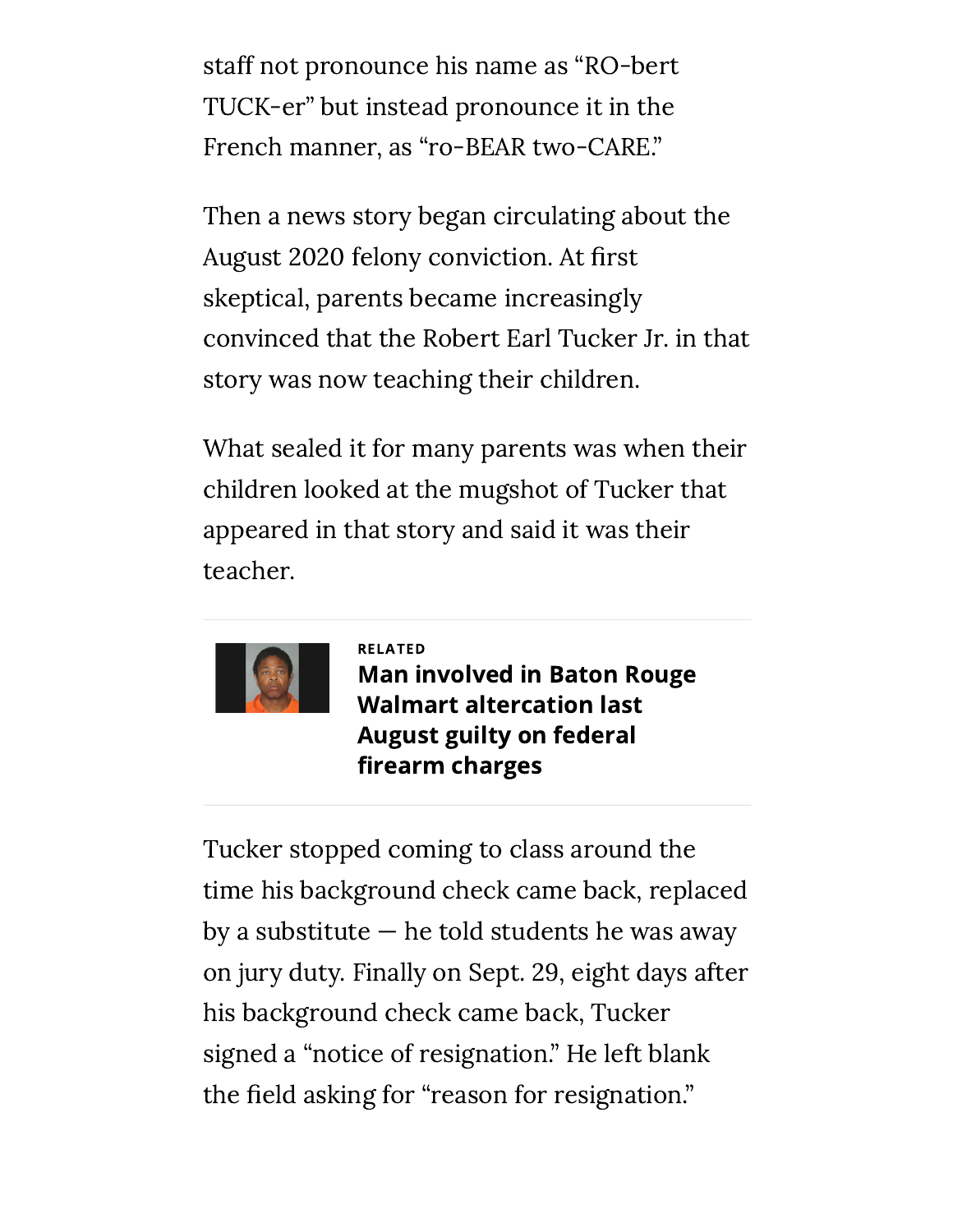After the school revealed that Tucker had resigned, an uproar ensued. Several parents demanded and got extra security stationed at the school, lest Tucker decide to return to the 5660 Parkforest Drive campus.

At an Oct. 5 private meeting, according to three Parkview parents in attendance, school leaders apologized for hiring a teacher without first waiting for the results of his background check. But they would not answer direct questions about whether Tucker the teacher and Tucker the felon are one and the same.

Despite those non-answers, parents came away from the meeting certain that the man who taught their children is the same as the man in the news.

## New revelations

In responding to The Advocate's public records request, the school district redacted much of Tucker's personal information, such as his phone number, email and home address. They've also withheld the contents of Tucker's criminal background check, so it's unclear the criminal activity for which he was convicted.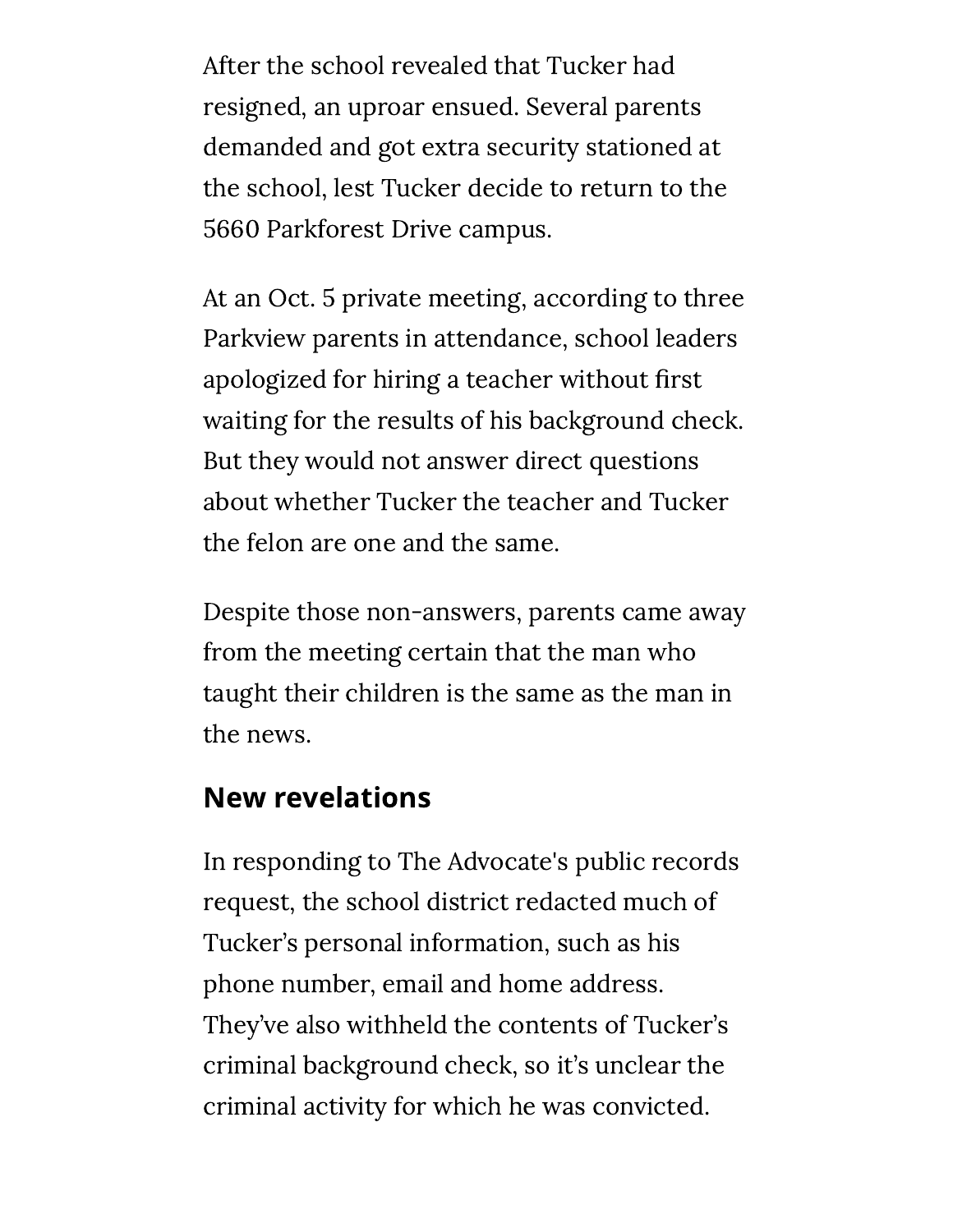But the documents provide more evidence Tucker the teacher is the same as Tucker the felon.

It was already known that Tucker the teacher and Tucker the felon are both U.S. Army veterans, and they both have backgrounds in teaching. Thanks to the new documents, it's clear they both grew up in Bastrop, La. Their respective handwriting is similar — both write in block letters  $-$  as are their signatures.

Other details of their respective lives also line up.

For instance, while school officials have not released Tucker the teacher's age, his résumé shows that he is a 1992 graduate of Bastrop High School. That suggests he's about the same age as Tucker the felon, who is 46.

Tucker the teacher's time at Parkview has similarities to a story in the court records of Tucker the felon. In that story, Tucker the felon had a meltdown in front of a room full of teachers at a new job he'd landed teaching at a charter school in Baton Rouge.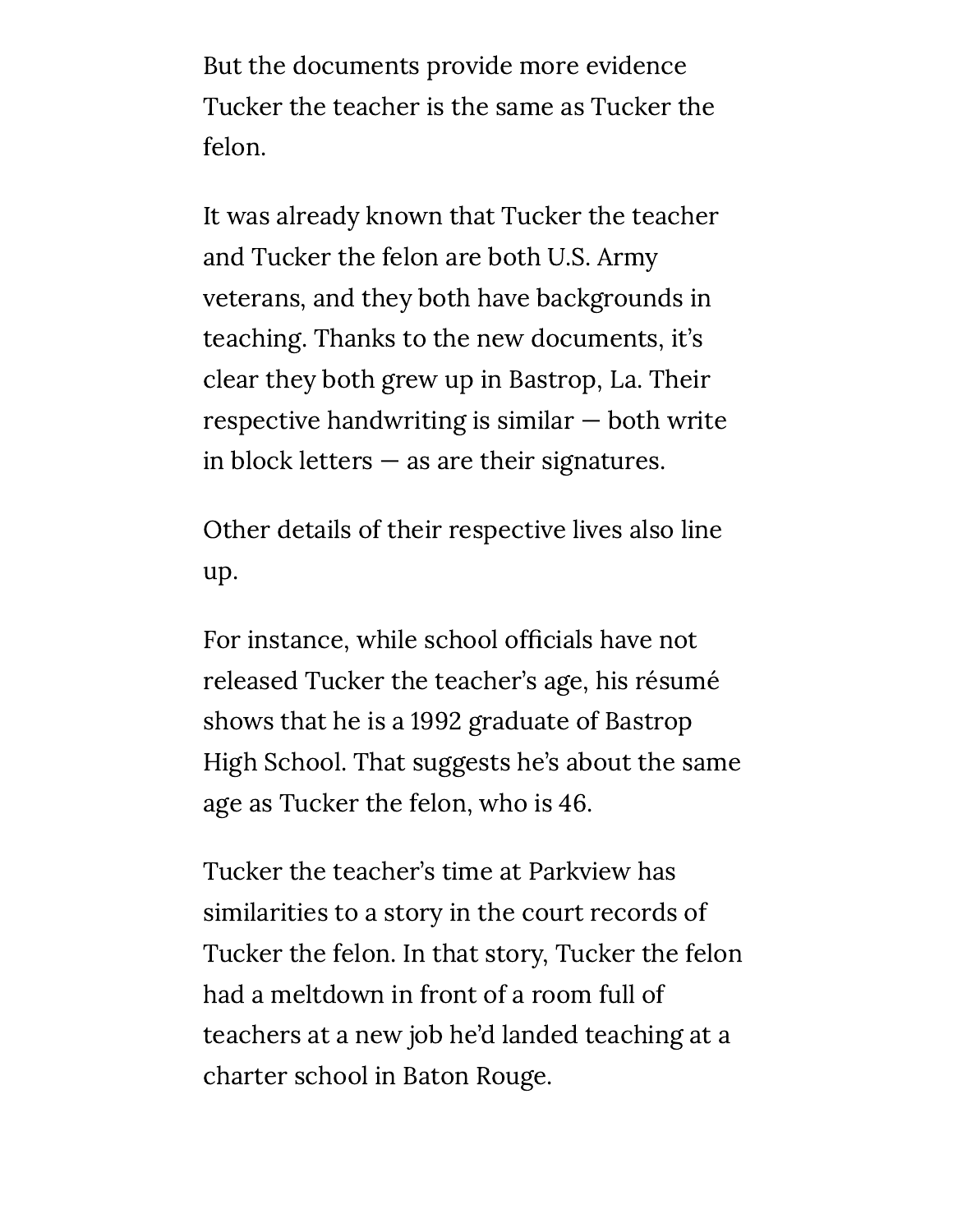It occurred in July 2019, a month before his confrontation at Walmart and a year before he was convicted in federal court. IDEA Public Schools held a three-day training session that July for teachers from its two Baton Rouge schools, including the newly hired Tucker, to help them prepare for the about-to-start 2019- 20 school year.

IDEA employees later told authorities that Tucker seemed to be having a "mental breakdown," alternating between loud outbursts and talking to himself, even yelling at his principal.

"The employees were so concerned, the school was placed on lockdown," wrote Carroll Landry, a special agent with the federal Bureau of Alcohol, Tobacco, Firearms, and Explosives, or ATF, in his criminal complaint.

Tucker resigned that same day, but days later he came back to the school. That prompted a July 19, 2019 call to the Sheriff's Office; a deputy went to Tucker's house to warn him not to return again.

## Should the district have caught him sooner?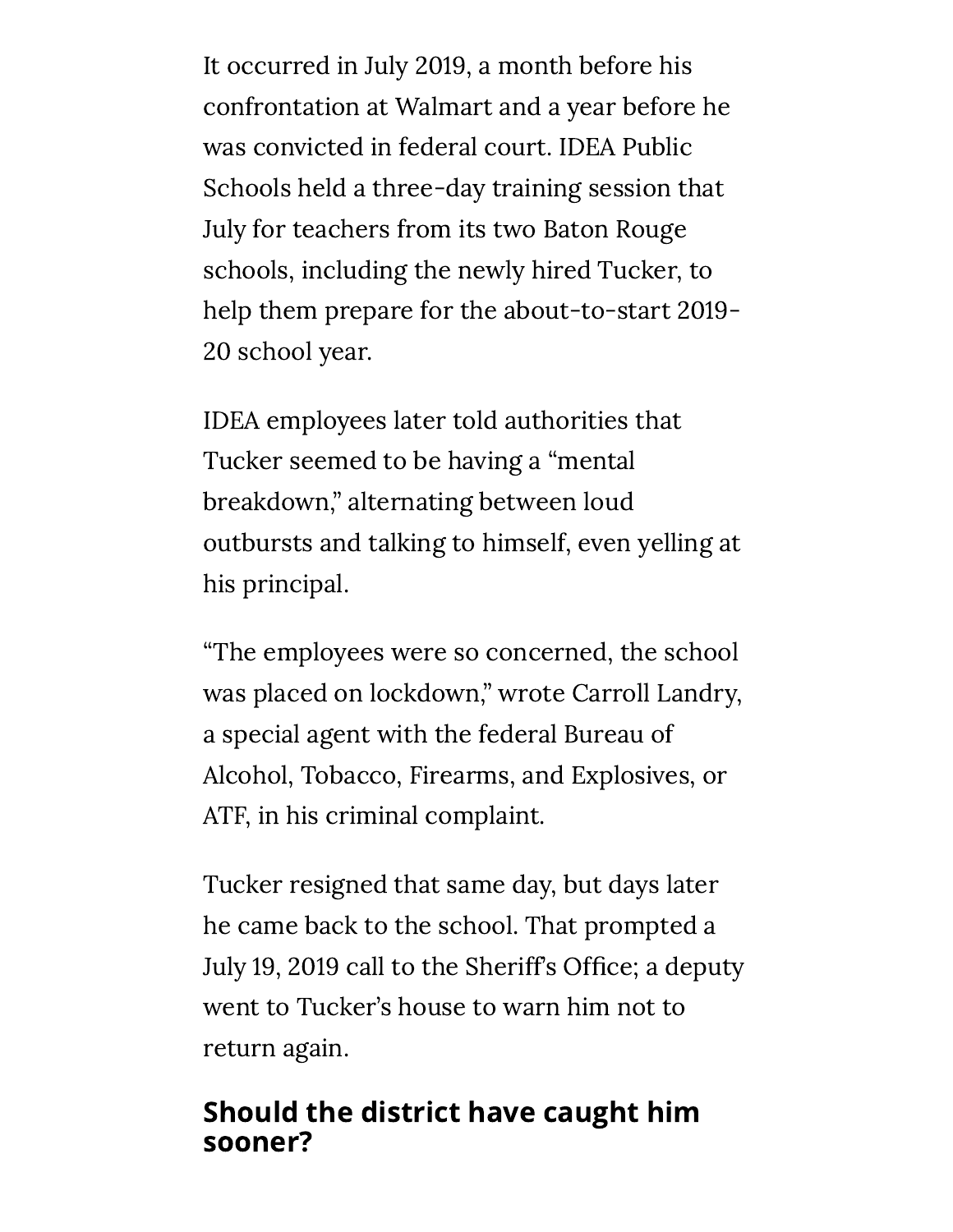Soon after the latest controversy broke, Supt. Sito Narcisse announced that he's discontinued the longstanding, occasional practice of hiring employees before their background check is complete. Neither Narcisse nor his staff, though, have answered questions about how long the district has been hiring teachers with incomplete checks, except to say that the practice predated his arrival as superintendent in January.

On Thursday, the School Board, at Narcisse's insistence, recommended revising the district's policy manual. It makes several changes, including removing the language that allows for conditional hiring before a [background](https://go.boarddocs.com/la/ebrp/Board.nsf/files/C7JRR36E81A9/$file/Policy-GBC-Recruitment.pdf) check is complete. The board is expected to fully approve the changes at its Oct. 21 meeting.

None of the documents provided to The Advocate indicate what research, if any, the district's Human Resources staff did to try to verify Tucker's claims, to examine his time at Greenville Superintendent's Academy, or to find out why he was passed over the 24 other times he'd applied.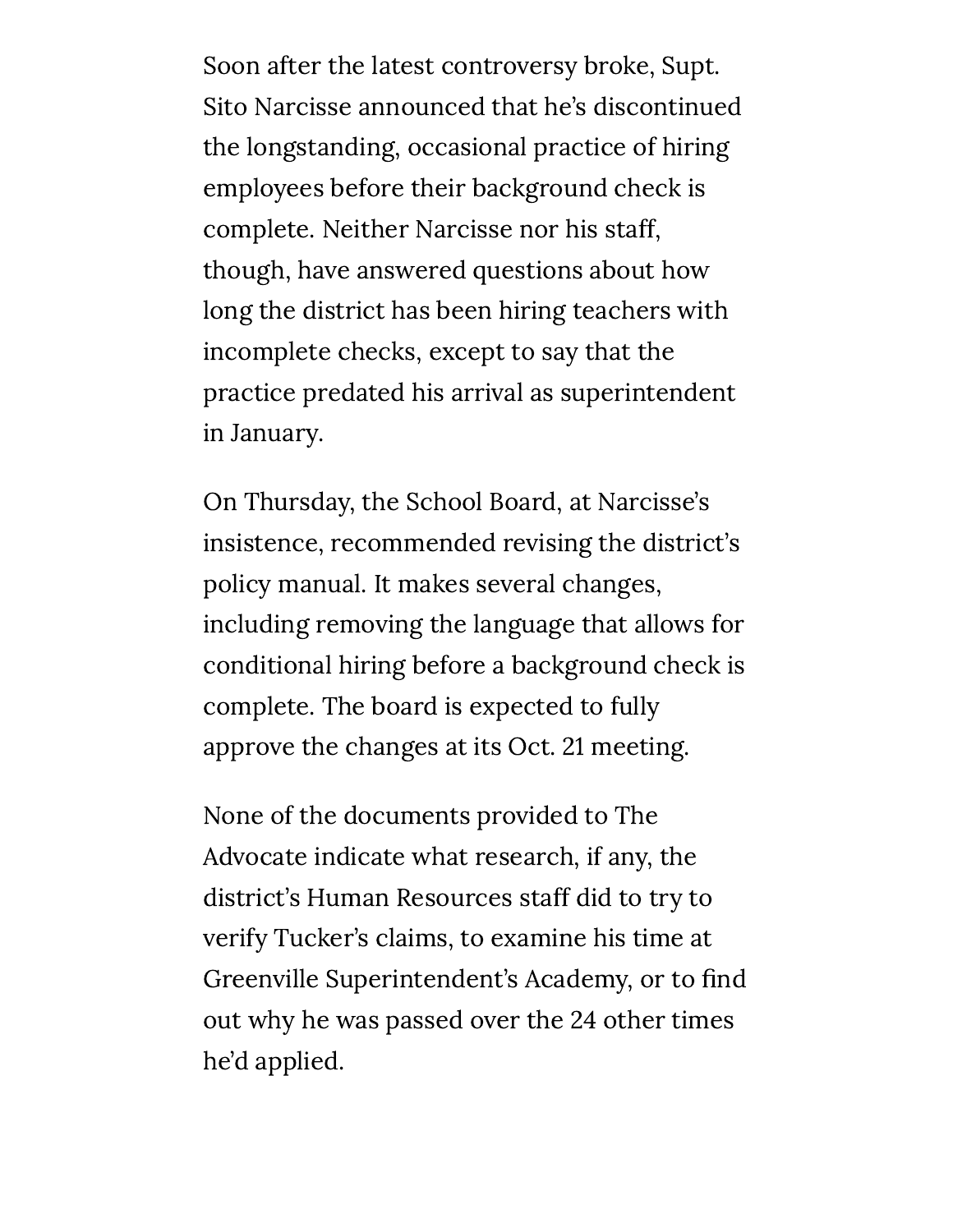Tucker presents himself as a seasoned math teacher with five years of experience in the classroom. That experience, however, came at the start of his educational career. It started in 2005 when he was hired as a middle school teacher in Bastrop and ended in 2011 when he was a high school teacher in Monroe.

In between those two jobs, Tucker spent two years at West Feliciana Middle School in St. Francisville, his longest held teaching position. And while he was teaching in St. Francisville, Tucker started, though never finished, a Ph.D from Southern University in math and science education — he says in his résumé he has all but his dissertation completed.

In the decade since he left the job in Monroe, a much different picture emerges. The only teaching experience he mentions since 2011 are the two months in 2017 he spent at Greenville; the Greenville job is not on his résumé. And he does not mention any employment with IDEA in 2019.

There are other places where his job application contradicts his résumé.